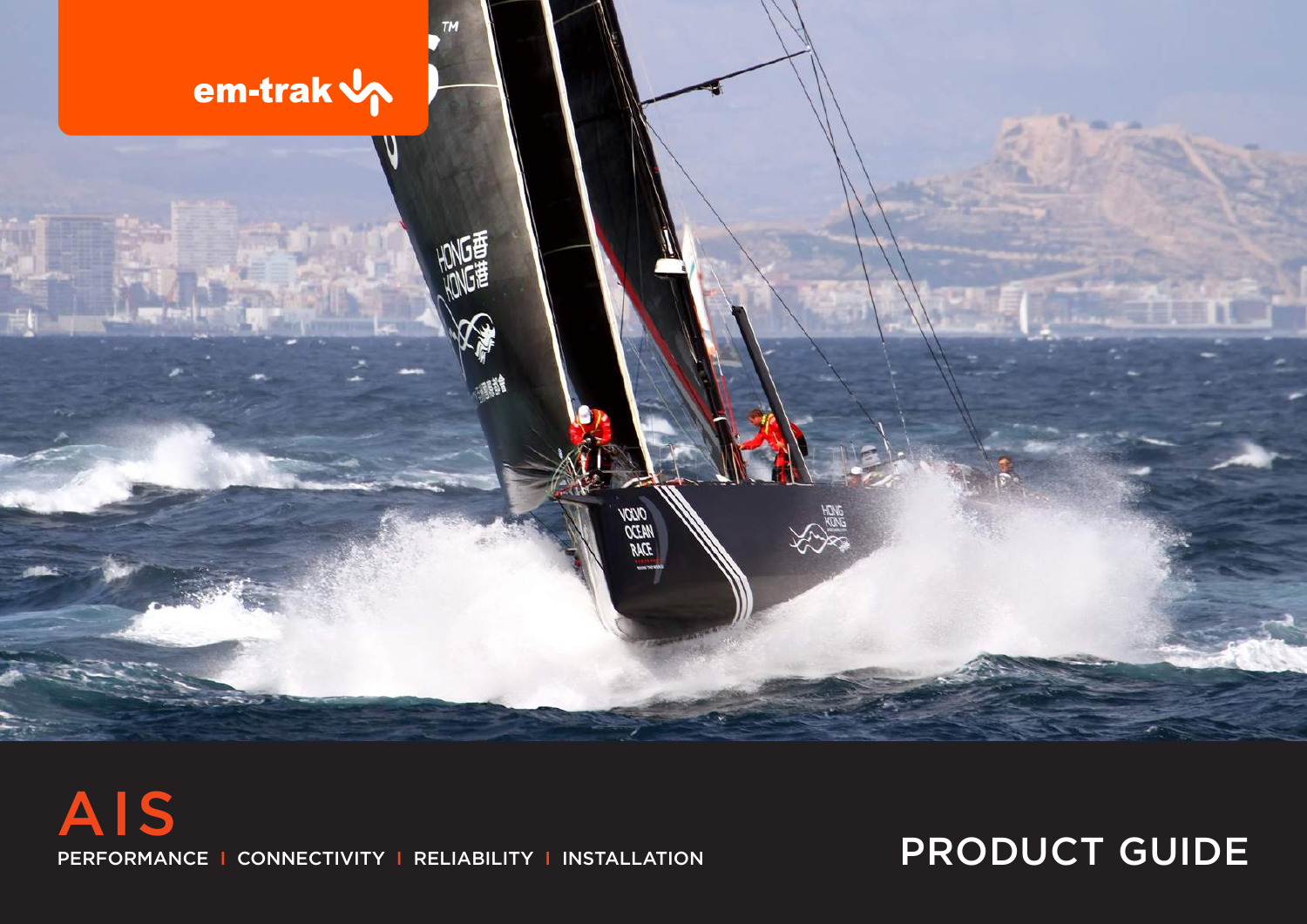For over twenty years our transceivers have been the favoured choice of professional, commercial and leisure vessel operators across the world due to their proven performance, reliability and seamless interoperability with other navigation and display systems.

As a wholly owned subsidiary of the UK based SRT Marine Systems group we benefit from over twenty years of accumulated experience, the most advanced core technologies, robust product engineering and quality manufacturing. This is directly reflected in the quality and performance of our products and the result are products that set industry performance and quality horizons.

### THE WORLD'S BEST AIS **TRANSCEIVERS**

Our products are available direct, or through a global network of trained and certified dealers. No matter where you buy your em-trak transceiver each and every product is backed by our global gold standard warranty and 24/7 expert technical support.

Our focus at em-trak Marine Electronics has always been to ensure mariners have the very best AIS performance, and that is why we are the world's leading supplier of AIS transceivers. We understand the challenges faced by mariners in the real world, with every one of our products conceived and designed from scratch for continuous use in the most extreme marine environments.



## **ABOUT EM-TRAK**

# **WHY EM-TRAK AIS IS THE BEST**

#### Core technology that delivers exceptional performance

Our processes conform to the highest standards with every component tracked and every product going through multiple rigorous testing gateways during its manufacture. Prior to leaving the factory, each product undergoes an extensive automated test that checks over 1,000 parameters, as well as a water proof test. We are obsessed with manufacturing quality.

Core technology is what defines the performance you can expect from your AIS transceiver. By that we mean its ability to receive and process all and any AIS transmissions in real time without error/loss at maximum range. Our core technology is multi-generational having been evolved over the last twenty years by our parent group, SRT Marine Systems. Inside every em-trak transceiver is a highly sophisticated fully integrated AIS transceiver engine which uses the most advanced electronic architecture that elegantly integrates the very best components with powerful firmware. The result is the delivery of exceptional performance and reliability, plus ultra-low power consumption within a miniature form factor to save weight.

#### Product Engineering

Thirty years of accumulated experience of developing communication products for professionals has provided us with a unique insight and understanding of the challenges faced by products in the real world.

Every em-trak product has been conceived and designed from scratch for continuous use in the most extreme marine environments. This drives unseen product features such as exceptionally robust UV impervious enclosures, use of marine grade stainless steel connectors and internal screws, robust water proof sealing, vibration and shock resistance and high-grade electronic components designed to operate at extreme temperatures.

#### Manufacturing

All our products are manufactured in one of the world's most advanced electronic production facilities located in Europe.

#### Connectivity

There are many types of chartplotters and navigation systems fitted on boats; both brand new and others over ten years old.

Additionally, there is an increasing selection of navigation apps for watches, phones, tablets and PC's, all of which are constantly being updated with new functionality. Our products give you the freedom to connect with any of these – now and in the future – so you can swap between them all if you want. To this end, all em-trak transceivers have dual NMEA0183 and NMEA2000 data outputs and a selection of interfaces, wired and wireless (WiFi & Bluetooth).

#### Functionality

em-trak is all about AIS performance and reliability. No gimmicks, just the very best performance and quality.

Our AIS transceivers will support all the AIS related functionality available in your chosen display as explained in the connectivity section above. Thus giving you the freedom to access the vast array of functionality these systems offer if provided with the best quality AIS data. Our focus is therefore on functionality related to AIS performance. em-trak transceivers will receive and decode (extract all the information contained within a transmission) all AIS transmissions from any transceiver type – these include Class A, Class B, SART, MOB, AtoN and Base Stations. This means you have access to live weather and sea information as well as the ability to receive and send text messages.

All em-trak transceivers have the ability to be put into silent mode where you stop transmitting for a time, but continue to receive.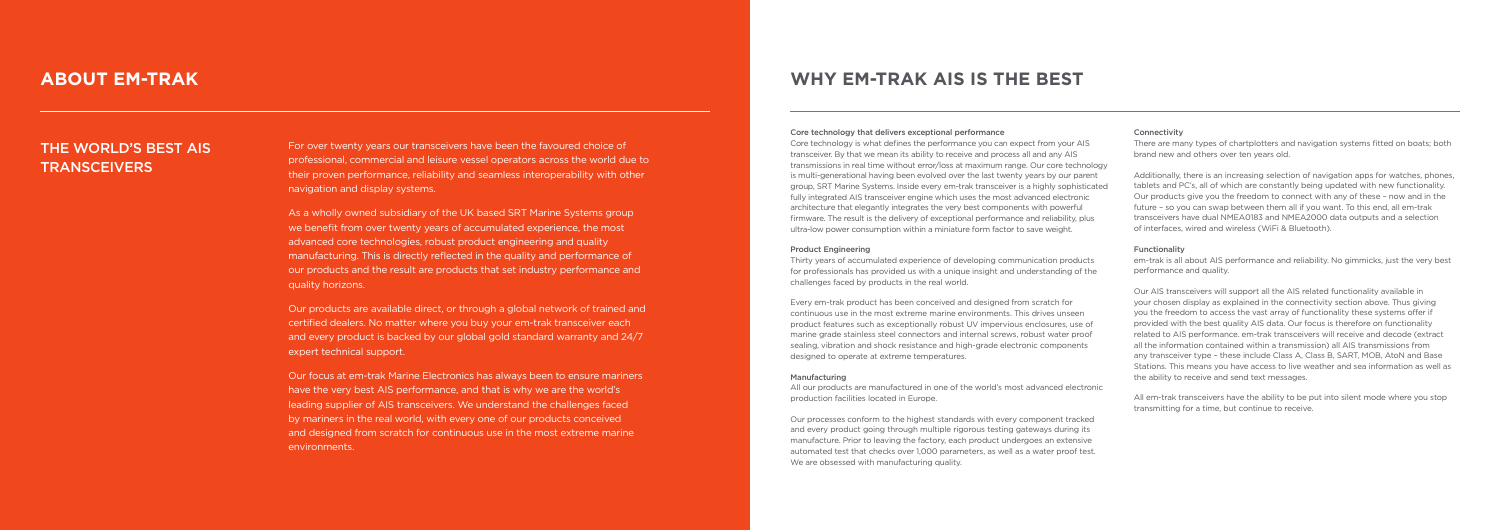# **THE KEY FEATURES OUR CUSTOMERS**

### PERFORMANCE

Core technology continuously developed and proven over many years guarantees you the very best AIS receive and transmit and GPS performance, coupled with the lowest power consumption of any comparable AIS transceiver.

### RELIABILITY

Quality engineered and manufactured with the best components to provide years of continuous, maintenance free operation in even the most extreme environments – impervious and protected against the long-term effects of water, damp, shock, vibration and extreme cold and heat.

### **CONNECTIVITY**

Guaranteed connectivity to any chartplotter and PC/Phone/Tablet/Watch and navigation app. This ensures you are not limited to any display device or navigation application now or in the future and can maximise AIS related functionality such as weather, MOB, anti-collision, anchor safety, vessel tracking and more.

### **CERTIFICATION**

em-trak transceivers are rigorously tested and certified for global regulatory compliance. This includes FCC, USCG, Canada and EU test and certification.



### WARRANTY & SUPPORT

em-trak transceivers are designed and engineered for a life time of reliable operation in even the most extreme environments. This is supported by our best in class global warranty program with 24/7 customer support.











WORK BOATS



INLAND WATERWAY **COMMERCIAL FISHING** 

SAILING







RECREATIONAL TENDER & JET SKIS EMERGENCY SERVICES

SOLAS

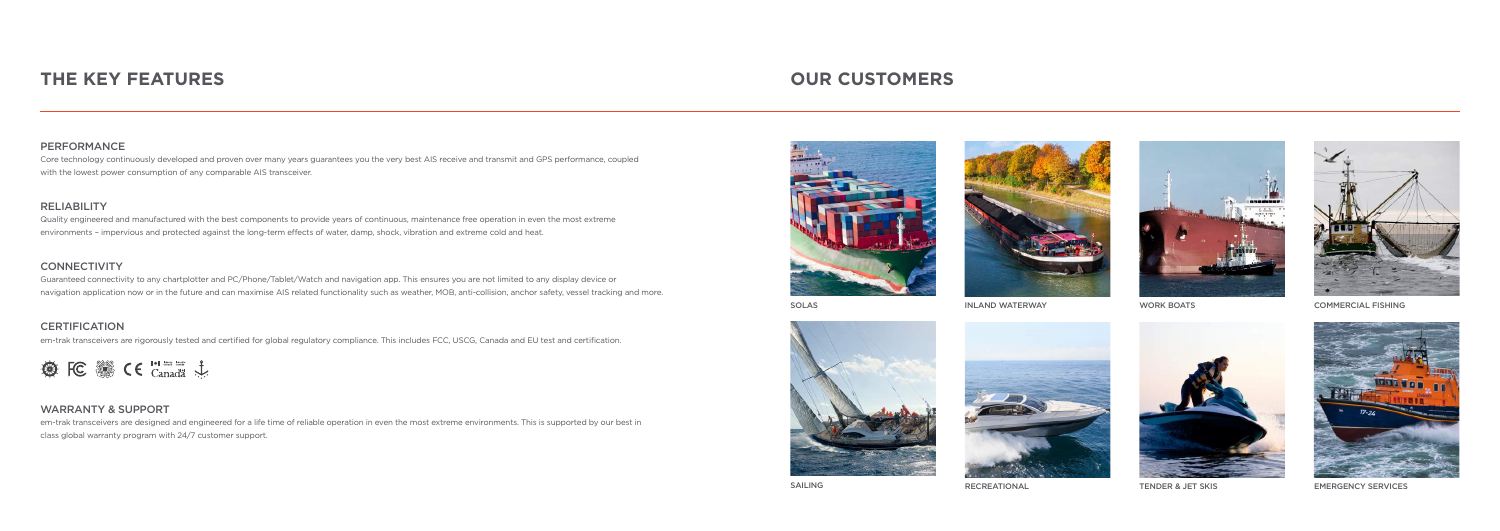# A200 SERIES I Class A B400 SERIES I Class B

The B400 is a certified high powered, priority transmission, Class B AIS transceiver. As a single integrated unit with high definition colour display and IPx7 weather and water proofing, the B400 can be permanently installed in any external or internal location and is easy to configure, install, operate and connect to your existing navigation displays. B400 incorporates a range of enhanced functionality which includes vessel display filters, colour ENC (C-MAP), MOB and SART alerts.

### Key features

| Waterproof & Ruggedized

| NMEA0183 & 2000

### Key features

- | Certified Class B AIS Transceiver High Transmit Power (5W SOTDMA)
- | Waterproof & Ruggedized
- | Full Colour Display With Night Mode & C-MAP ENC
- | Extensive AIS functionality
- | Plug & Play Connectivity (WiFi)
- | NMEA0183 & 2000

Suitable for









#### Suitable for



| Product code: 425-0012                                                                                                     |                                                           |         |                                   |                          |                  |                |               |  | Product code: 427-0003                     |
|----------------------------------------------------------------------------------------------------------------------------|-----------------------------------------------------------|---------|-----------------------------------|--------------------------|------------------|----------------|---------------|--|--------------------------------------------|
| The A200 is a SOLAS and Inland Waterway Certified AIS<br>Class A transceiver compliant with all national and international | <b>Exam-trak Vo</b>                                       |         |                                   |                          | A200 AIS Class A |                |               |  | The B400 is a certi<br>Class B AIS transce |
| (IMO) commercial vessel regulations. As a single integrated                                                                |                                                           |         |                                   |                          |                  |                |               |  | definition colour di                       |
| unit with high definition colour display and IPx7 weather and                                                              | SOG 0.5kn<br>$\left  \frac{15:00:47}{\text{UTC}} \right $ |         | 50° 45.7915' N<br>001° 15.2454' W |                          |                  | $6. \triangle$ |               |  | the B400 can be p                          |
| water proofing, the A200 is easy to configure, install, operate                                                            | <b>TARGET LIST</b>                                        |         |                                   |                          |                  |                |               |  | internal location an                       |
| and connect to all bridge systems. A200 incorporates a range                                                               | Name/MMSI                                                 | Range - | Bearing                           | <b>CPA</b>               | <b>TCPA</b>      | Type           | Age           |  | connect to your exi                        |
| of enhanced functionality, which includes vessel display filters,                                                          | 235031617                                                 | 5.7NM   | $80.9^\circ$                      |                          | 3.7NM 26m 11s    |                | $0m$ 7s       |  | a range of enhance                         |
| colour ENC, MOB and SART alerts.                                                                                           | 235031618                                                 | 5.8NM   | $72.3^{\circ}$                    |                          |                  |                | <b>0m 18s</b> |  | filters, colour ENC (                      |
|                                                                                                                            | 235010000                                                 | 5.8NM   | $71.0^\circ$                      |                          |                  |                | 0m 30s        |  |                                            |
|                                                                                                                            | BS:002320787                                              | 5.9NM   | 68.2°                             |                          |                  | $\circledast$  | 0m 10s        |  |                                            |
| Key features                                                                                                               | 235082006                                                 | 6.4NM   | 67.1°                             | <b>Contract Contract</b> |                  |                | 0m 28s        |  | Key features                               |
| IMO-SOLAS & EU Inland Waterway Certified                                                                                   | 235040503                                                 | 9.3NM   | $324.7^{\circ}$                   |                          | 7.4NM 11hr 17m   |                | <b>Dm 22s</b> |  |                                            |
|                                                                                                                            | PP TEST 31                                                | 55.3NM  | $304.1^{\circ}$                   |                          |                  | $\Lambda$      | 0m 32s        |  | Certified Class B A                        |
| Waterproof & Ruggedized                                                                                                    | Visible: 36 Filtered out: 0                               |         |                                   |                          |                  |                |               |  | Waterproof & Rug                           |
| Full Colour Display With Night Mode & C-MAP ENC                                                                            |                                                           |         |                                   |                          |                  |                |               |  | Full Colour Display                        |
| <b>Extensive AIS Functionality</b>                                                                                         |                                                           |         |                                   |                          |                  |                |               |  | <b>Extensive AIS fun</b>                   |
| Plug & Play Connectivity (WiFi)                                                                                            | 土层                                                        |         |                                   |                          |                  |                |               |  | Plug & Play Conne                          |
| NMEA0183 & 2000                                                                                                            | $\equiv$                                                  |         |                                   |                          |                  |                |               |  | NMFA0183 & 200                             |



 $\bigoplus$ 

 $D/A$ 

 $(12w)$ 

 $(\widehat{\mathcal{Z}})$ 

 $\odot$ 

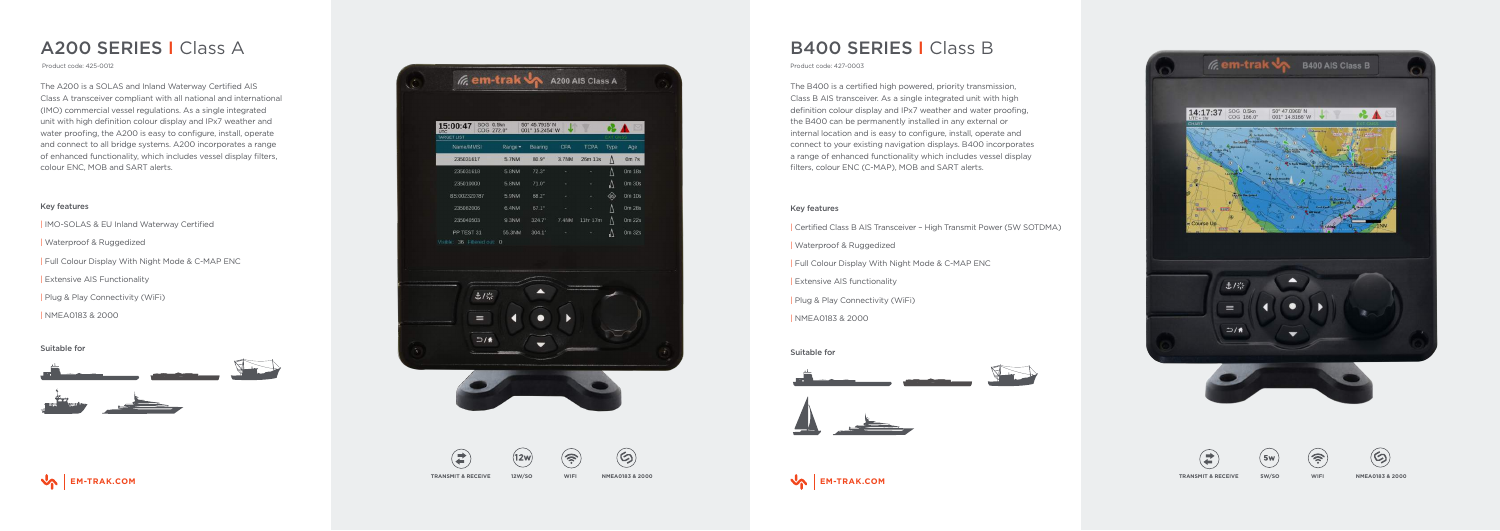# B200 SERIES I Class B

The B200 is a high transmit power (5W & 12W) priority AIS Class B with internal emergency battery power back-up that enables continuous operation for up to 12 hours and emergency transmit only operation for up to 120 hours, providing critical safety in the event of vessel power loss. Waterproof and ruggedized to operate continuously and reliably for years in the most extreme marine environments; combined with WiFi and Bluetooth functionality for quick and easy connection to any display system or navigation app.

### Key features

| Certified Class B AIS Transceiver – High Transmit Power

| Waterproof & Ruggedized – IPx6 & IPx7

| Internal 120hr Back-up Battery

| Plug & Play Connectivity (WiFi & Bluetooth)

| NMEA0183 & 2000

#### Suitable for









 $\bigoplus$ 



**BLUETOOTH WIFI BATTERY**

 $\circledR$ 



## B200 SERIES I The full range

|                       | فالبائدي<br>em-trak v<br>$\underset{\scriptscriptstyle{\text{num}}}{\text{B200}}$<br>$-1$ $-1$ $-1$ $-1$ $-1$<br><b>B200</b> | <b>LARIA</b><br>em-trak up<br>$\begin{array}{c}\n\hline\n\text{B212}\n\\ \hline\n\text{Mean} \\ \hline\n\end{array}$<br>$-1$ , $-1$ , $-1$ , $-1$ , $-1$<br><b>B212</b> |
|-----------------------|------------------------------------------------------------------------------------------------------------------------------|-------------------------------------------------------------------------------------------------------------------------------------------------------------------------|
| <b>TRANSMIT POWER</b> | 5W                                                                                                                           | 12W                                                                                                                                                                     |
| WiFi                  | $\checkmark$                                                                                                                 | $\checkmark$                                                                                                                                                            |
| <b>BLUETOOTH</b>      | $\checkmark$                                                                                                                 | $\checkmark$                                                                                                                                                            |
| <b>USB</b>            | $\checkmark$                                                                                                                 | $\checkmark$                                                                                                                                                            |
| NMEA0183 & 2000       | $\checkmark$                                                                                                                 | $\checkmark$                                                                                                                                                            |
| PRODUCT CODE          | 429-0007                                                                                                                     | 429-0009                                                                                                                                                                |



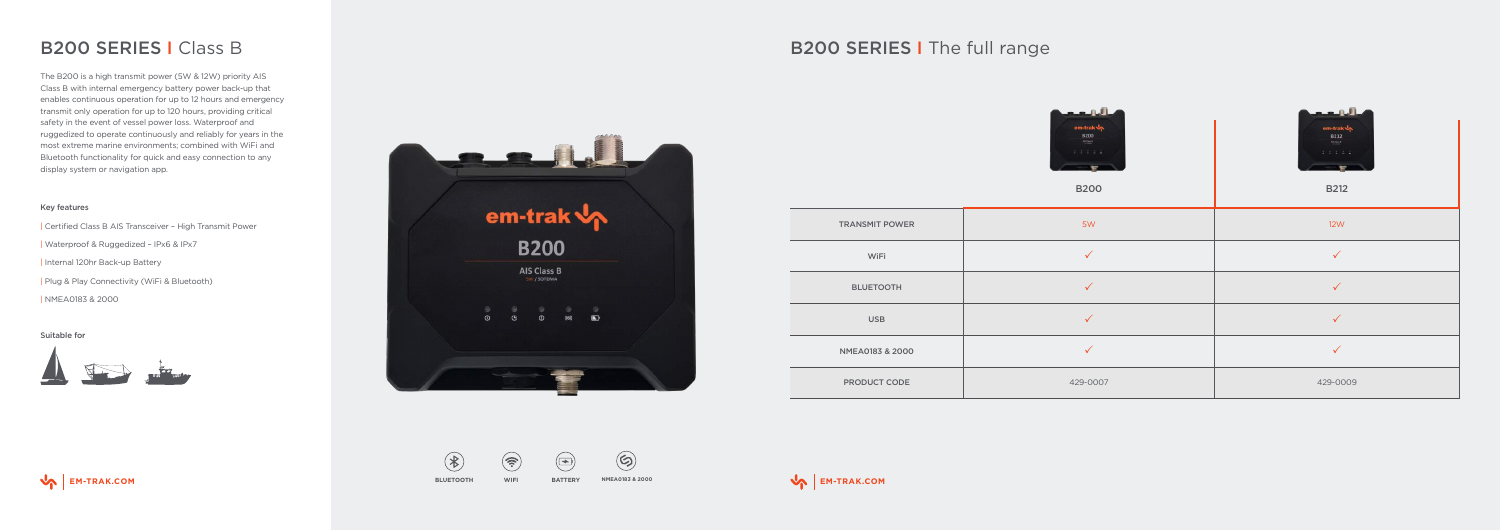| Certified AIS Class B – 2W CSTDMA / 5W SOTDMA | Integrated Next Generation GPS Receiver & Antenna | Waterproof & Ruggedized | Small & Lightweight | Ultra Low Power Consumption

The B900 series are a range of standard and high transmit power (2W CSTDMA and 5W SOTDMA) AIS Class B transceivers. Small and lightweight, they deliver the very best AIS receive and transmit performance so you see more AIS information and targets at maximum range – all achieved with the least power consumption. With built-in intelligent connectivity, integrated next generation GPS and the unique FLEXI-FIX™ bracket system, safe and secure installation could not be easier.

### Key features

 $\circledast$  $\circledast$  $\circledR$  $\left( \bigodot$ **SPLITTER BLUETOOTH WIFI GPS NMEA0183 & 2000**



 $\odot$ 





| NMEA0183 & 2000

| FLEXI-FIT™ Bracket System

| Ultimate Connectivity - WiFi, Bluetooth & USB Options

|                                           | <b>B921</b>              | <b>B922</b>  | <b>B923</b>              | <b>B924</b>  | <b>B951</b>              | <b>B952</b>              | <b>B953</b>  | <b>B954</b>  |
|-------------------------------------------|--------------------------|--------------|--------------------------|--------------|--------------------------|--------------------------|--------------|--------------|
| <b>WATTAGE</b>                            | 2W                       | 2W           | 2W                       | 2W           | 5W                       | 5W                       | 5W           | 5W           |
| WiFi                                      | $\overline{\phantom{a}}$ | $\checkmark$ | $\overline{\phantom{a}}$ | $\checkmark$ | $\overline{\phantom{a}}$ | $\checkmark$             | $\sim$       | $\checkmark$ |
| <b>BLUETOOTH</b>                          | $\overline{\phantom{a}}$ | $\checkmark$ | $\overline{\phantom{a}}$ | $\checkmark$ | $\overline{\phantom{a}}$ | $\checkmark$             | $\equiv$     | $\checkmark$ |
| <b>VHF ANTENNA SPLITTER</b>               | $\overline{\phantom{a}}$ | $\equiv$     | $\checkmark$             | $\checkmark$ | $\overline{\phantom{a}}$ | $\overline{\phantom{a}}$ | $\checkmark$ | $\checkmark$ |
| <b>INTERNAL GPS RECEIVER</b><br>& ANTENNA | $\checkmark$             | $\checkmark$ | $\checkmark$             | $\checkmark$ | $\checkmark$             | $\checkmark$             | $\checkmark$ | $\checkmark$ |
| NMEA0183 & 2000                           | $\checkmark$             | $\checkmark$ | $\checkmark$             | $\checkmark$ | $\checkmark$             | $\checkmark$             | $\checkmark$ | $\checkmark$ |
| PRODUCT CODE                              | 430-0001                 | 430-0003     | 430-0005                 | 430-0007     | 430-0009                 | 430-0011                 | 430-0013     | 430-0015     |



### Suitable for







## B900 SERIES I Class B B900 SERIES I The full range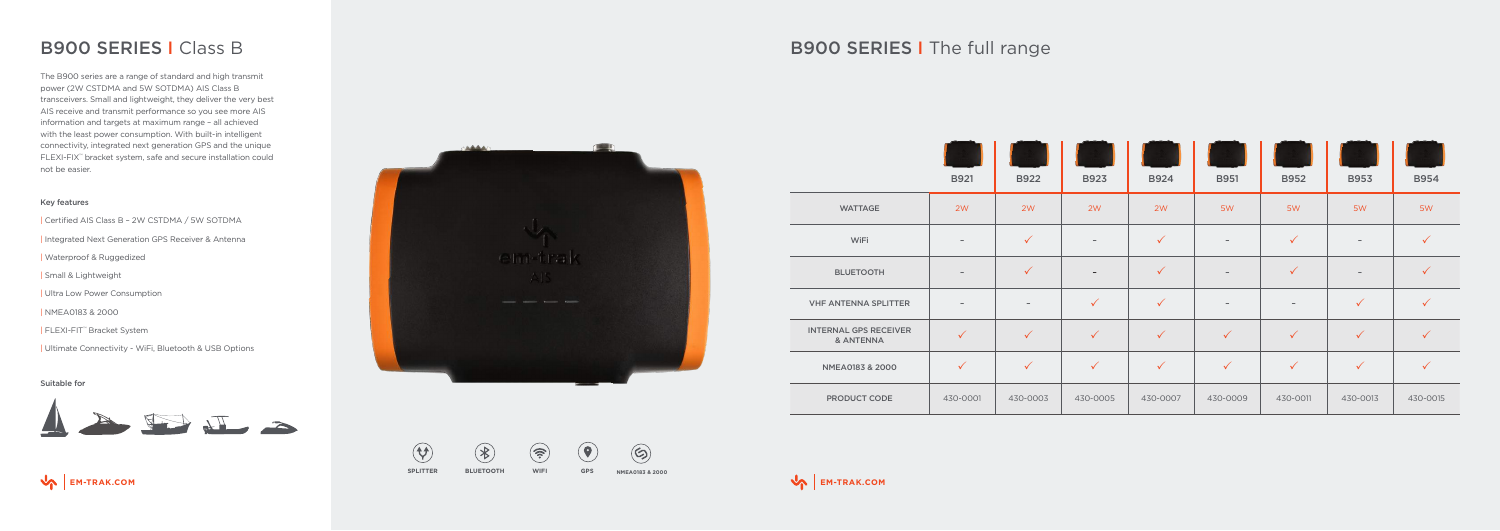# BT100 SERIES I AIS Fishing Buoy Tracker

BUOY-Tracker is a purpose designed and certified AIS transponder for marking and locating buoys. It enables you to precisely track, locate and protect your buoys and gear using your existing onboard AIS equipment by transmitting a special AIS message, which is displayed as a buoy icon on all navigation displays. BUOY-Tracker is ruggedized for continuous commercial use and powered by its own internal battery, which is easily recharged using a charging dock, and will operate continuously for 5 days between charges.

The I100 Identifier is a fully integrated Transceiver. All VHF & GPS antennas, along with all electronics and batteries are integrated within a security sealed, IPx8 waterproof ruggedized shell. I100 operates from its own rechargeable battery which gives up to 5 days of continuous operation between charges. The Identifier is supplied as a complete kit with vessel mounting bracket and mains rapid charging dock.

#### Key features

| Certified AIS Type 1 AtoN

| Small & Lightweight

| Easy To Use & Install

| Internal 5 days Rechargable Battery

| IPx8 Ruggedized

| Simple To Install On Any Buoy

#### Key features

| Small & Lightweight

| Easy To Use & Install

| Internal 5 Days Rechargable Battery

| IPx8 Ruggedized

Suitable for



#### Suitable for











 $\odot$ 

 $\frac{1}{\sqrt{1 \cdot 1} \cdot 1}$ 

**WATERPROOF BATTERY**

## **I100 SERIES | AIS Transceiver**

Product code: 417-0001

Product code: 418-0069



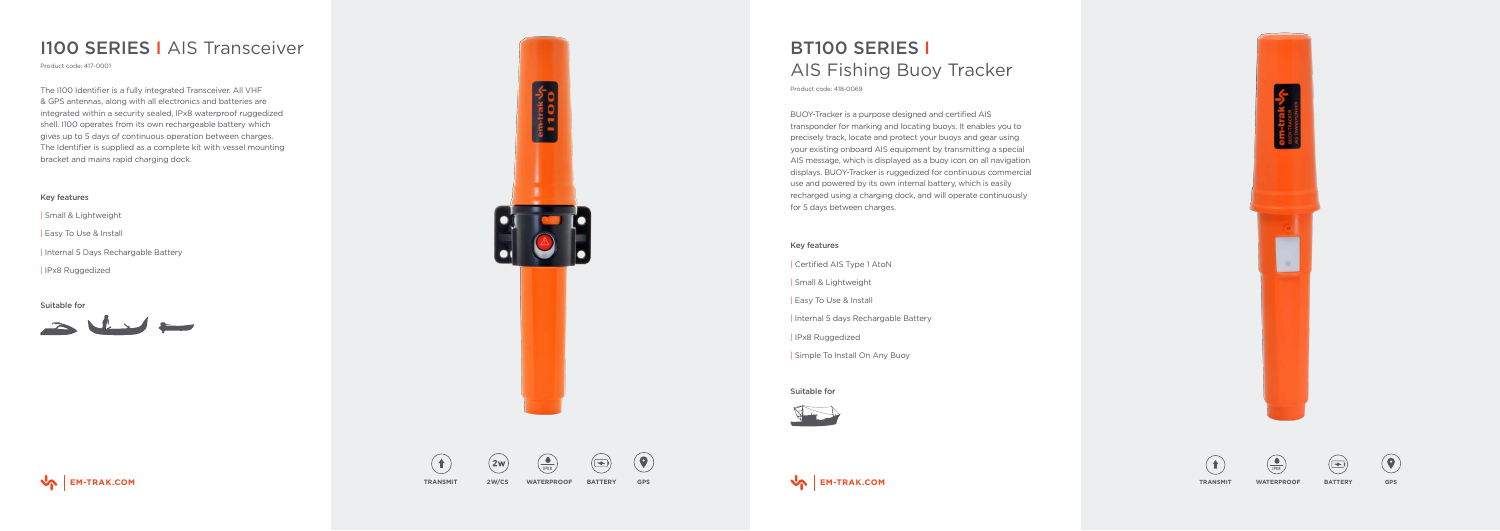# SART100 SERIES I AIS Search & Rescue Transponder

The SART100 is a IMO-SOLAS certified AIS Search & Rescue Transponder. Engineered for complete reliability, SART100 can be stored for years and when needed instantly activated to transmit an emergency transmission, which all AIS equipped vessels and aircraft will receive and pin-point your exact location. SART100 is ruggedized and supplied with its own grab bag and quick release vessel bracket.

### Key features

| IMO-SOLAS Certified & Approved AIS SART

| Easy To Use In Emergency

| Ruggedized

| Weather & Waterproof To IPx8 Rating

| Complete Kit Inclusive Of Quick Release Mounting Bracket And Grab Bag

#### Suitable for



**GPS**



**TRANSMIT WATERPROOF BATTERY**

 $\bigodot$ 

Product code: 409-0018

## Notes

**Contract Contract** 

 $\mathcal{L}^{\text{max}}$  and  $\mathcal{L}^{\text{max}}$ 

 $\sim$  0.000  $\sim$ 

 $\overline{\phantom{a}}$ 

**Contract Contract** 

 $\sim$  100  $\mu$ 

 $\sim$  0.000  $\sim$ 



 $\sim$ 

| <u> 1989 - Andrea Santa Andrea Santa Andrea Santa Andrea Santa Andrea Santa Andrea Santa Andrea Santa Andrea San</u>  |  |
|-----------------------------------------------------------------------------------------------------------------------|--|
|                                                                                                                       |  |
|                                                                                                                       |  |
|                                                                                                                       |  |
|                                                                                                                       |  |
| ,我们也不能在这里的时候,我们也不能在这里的时候,我们也不能会在这里的时候,我们也不能会在这里的时候,我们也不能会在这里的时候,我们也不能会在这里的时候,我们也不                                     |  |
|                                                                                                                       |  |
|                                                                                                                       |  |
|                                                                                                                       |  |
|                                                                                                                       |  |
|                                                                                                                       |  |
|                                                                                                                       |  |
|                                                                                                                       |  |
|                                                                                                                       |  |
|                                                                                                                       |  |
|                                                                                                                       |  |
|                                                                                                                       |  |
|                                                                                                                       |  |
|                                                                                                                       |  |
|                                                                                                                       |  |
|                                                                                                                       |  |
|                                                                                                                       |  |
|                                                                                                                       |  |
| <u> 1989 - Johann Stoff, deutscher Stoffen und der Stoffen und der Stoffen und der Stoffen und der Stoffen und de</u> |  |
|                                                                                                                       |  |
|                                                                                                                       |  |
|                                                                                                                       |  |
|                                                                                                                       |  |
| ,我们也不会有什么。""我们的人,我们也不会有什么?""我们的人,我们也不会有什么?""我们的人,我们也不会有什么?""我们的人,我们也不会有什么?""我们的人                                      |  |
|                                                                                                                       |  |
|                                                                                                                       |  |
|                                                                                                                       |  |
|                                                                                                                       |  |
|                                                                                                                       |  |
|                                                                                                                       |  |
|                                                                                                                       |  |
|                                                                                                                       |  |
|                                                                                                                       |  |
|                                                                                                                       |  |
|                                                                                                                       |  |
|                                                                                                                       |  |
|                                                                                                                       |  |
|                                                                                                                       |  |
|                                                                                                                       |  |
|                                                                                                                       |  |
|                                                                                                                       |  |
|                                                                                                                       |  |
|                                                                                                                       |  |
|                                                                                                                       |  |
|                                                                                                                       |  |
|                                                                                                                       |  |